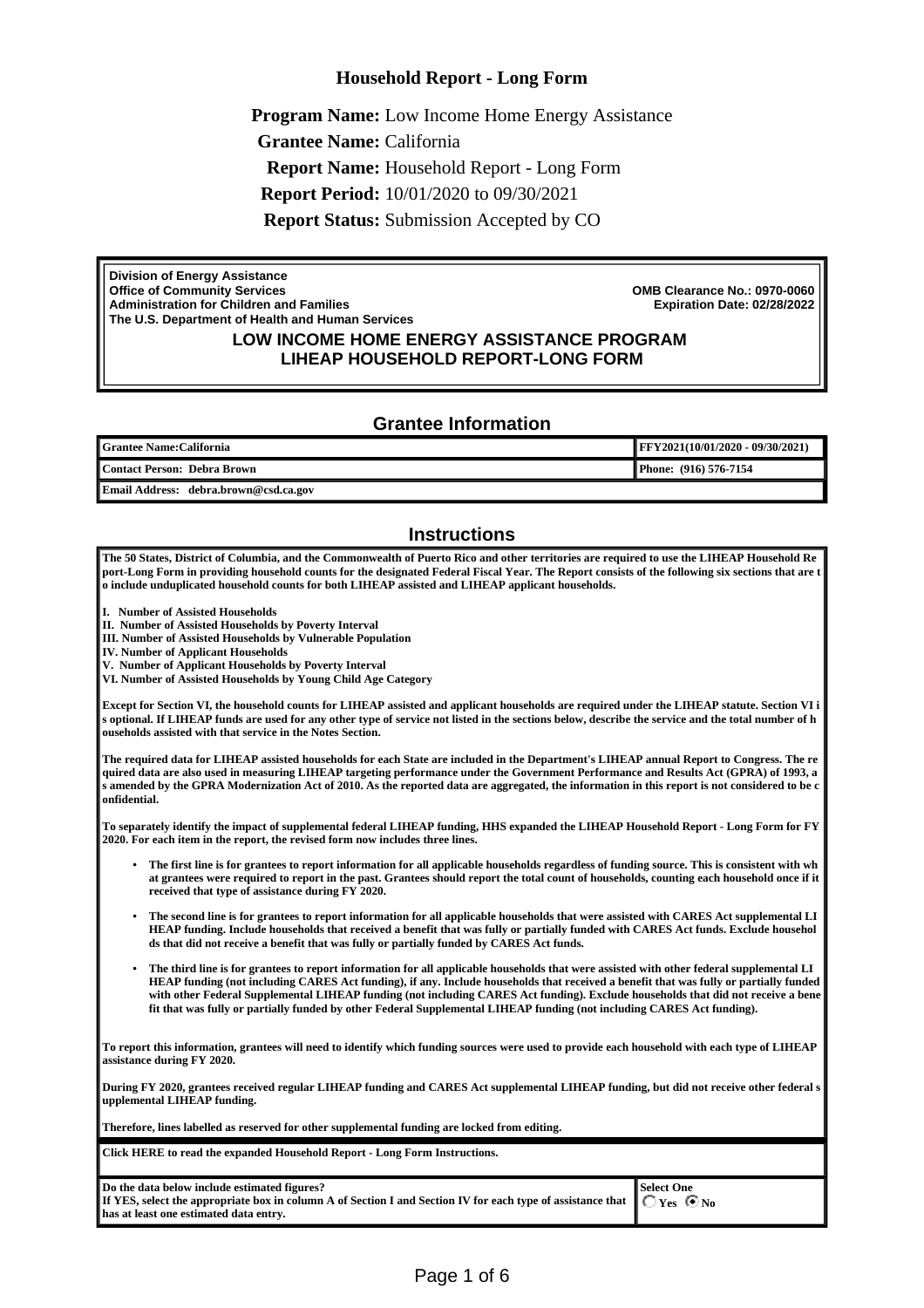|  |  |  |  | <b>I. Number of Assisted Households</b> |
|--|--|--|--|-----------------------------------------|
|--|--|--|--|-----------------------------------------|

| <b>Number of assisted households</b>                                                   |                             |                                      |
|----------------------------------------------------------------------------------------|-----------------------------|--------------------------------------|
| <b>Type of LIHEAP assistance</b>                                                       | A. Select if estimated data | <b>B. Total Number of Households</b> |
| 1. Heating                                                                             |                             | 101,594                              |
| 2. Heating (CARES Act funding only)                                                    |                             | 48,662                               |
| 3. Heating (American Rescue Plan Act funding)                                          |                             | 51                                   |
| 4. Cooling                                                                             |                             | 36,349                               |
| 5. Cooling (CARES Act funding only)                                                    |                             | 11,435                               |
| 6. Cooling (American Rescue Plan Act funding)                                          |                             | 2,864                                |
| 7. Crisis                                                                              |                             |                                      |
| a. Year Round                                                                          |                             | 62,650                               |
| b. Year Round (CARES Act funding only)                                                 |                             | $\mathbf{0}$                         |
| c. Year Round (American Rescue Plan Act funding)                                       |                             | 1,270                                |
| d. Winter                                                                              |                             |                                      |
| e. Winter (CARES Act funding only)                                                     |                             |                                      |
| f. Winter (American Rescue Plan Act funding)                                           |                             |                                      |
| g. Summer                                                                              |                             |                                      |
| h. Summer (CARES Act funding only)                                                     |                             |                                      |
| i. Summer (American Rescue Plan Act funding)                                           |                             |                                      |
| j. Emergency Furnace Repair & Replacement                                              |                             | 2,862                                |
| k. Emergency Furnace Repair & Replacement (CARES Act<br>funding only)                  |                             | 488                                  |
| I. Emergency Furnace Repair & Replacement (American<br><b>Rescue Plan Act funding)</b> |                             | $\mathbf{0}$                         |
| m.                                                                                     |                             |                                      |
| n.(CARES Act funding only)                                                             |                             |                                      |
| o. (American Rescue Plan Act funding)                                                  |                             |                                      |
| р.                                                                                     |                             |                                      |
| q.(CARES Act funding only)                                                             |                             |                                      |
| r. (American Rescue Plan Act funding)                                                  |                             |                                      |
| 8. Weatherization                                                                      |                             | 8,096                                |
| 9. Weatherization (CARES Act funding only)                                             |                             | 819                                  |
| 10. Weatherization (American Rescue Plan Act funding)                                  |                             | $\mathbf{0}$                         |
| 11. Any type of LIHEAP assistance                                                      |                             | 170,381                              |
| 12. Any type of LIHEAP assistance (CARES Act funding only)                             |                             | 60,816                               |
| 13. Any type of LIHEAP assistance (American Rescue Plan Act)<br>funding)               |                             | 4,185                                |
| 14. Bill Payment Assistance                                                            |                             | 168,527                              |
| 15. Bill Payment Assistance (CARES Act funding only)                                   |                             | 60,096                               |
| 16. Bill Payment Assistance (American Rescue Plan Act<br>funding)                      |                             | 4,185                                |
| <b>17. Nominal Payments</b>                                                            |                             |                                      |
| 18. Nominal Payments (CARES Act funding only)                                          |                             |                                      |
| 19. Nominal Payments (American Rescue Plan Act funding)                                |                             |                                      |

### **II. Number of Assisted Households by Poverty Interval**

| Applicable HHS Poverty Guidelines, in effect at the beginning of FFY |                                                                                                         |  |  |  |                                                                 |
|----------------------------------------------------------------------|---------------------------------------------------------------------------------------------------------|--|--|--|-----------------------------------------------------------------|
| <b>Type of LIHEAP assistance</b>                                     | $\parallel$ 5% poverty $\parallel$ 0% poverty $\parallel$ 5% poverty $\parallel$ 0% poverty $\parallel$ |  |  |  | A. Under 7 B. 75%-10 C. 101%-12 D. 126%-15 E. Over 150% poverty |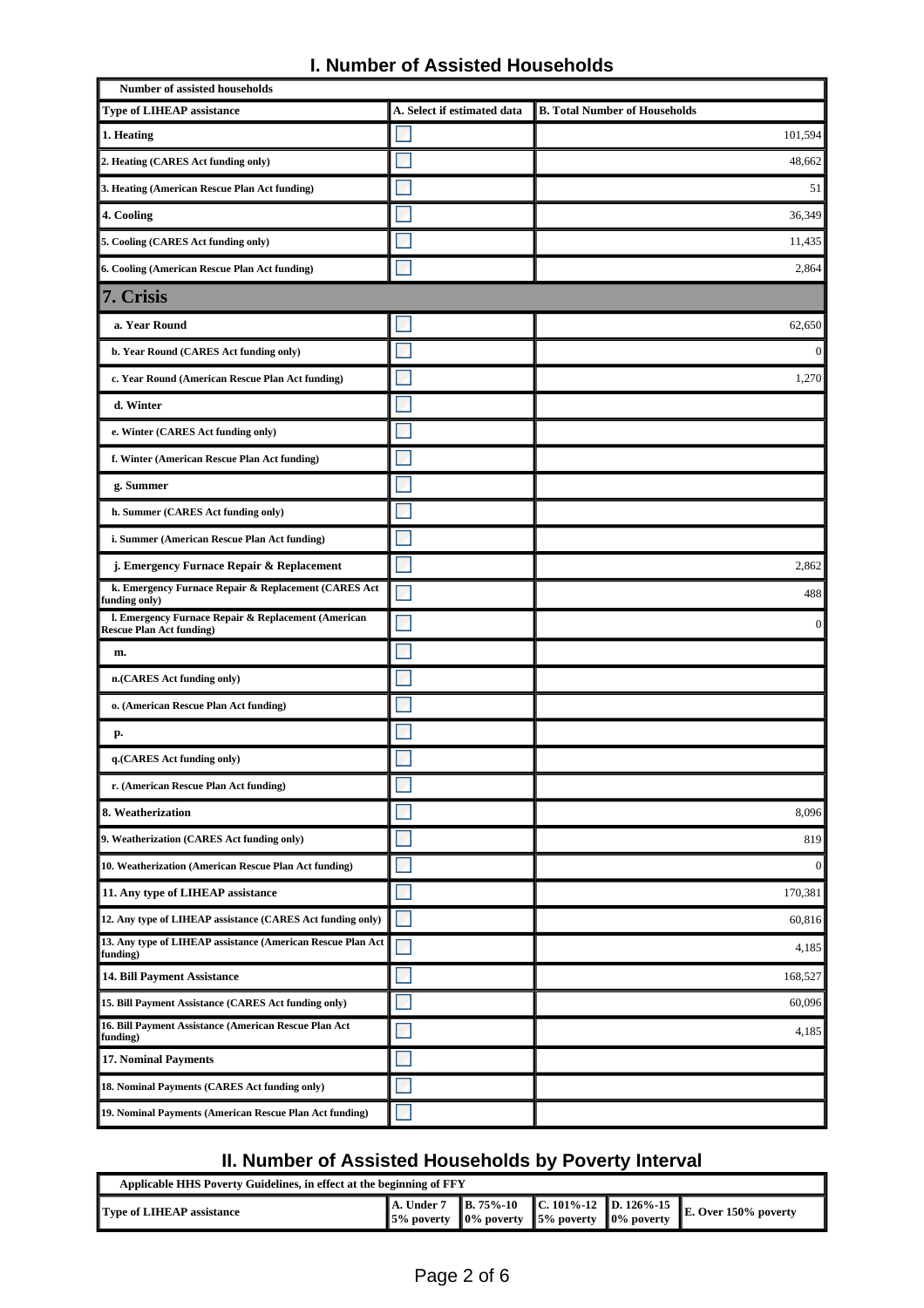| 1. Heating                                                                             | 25,192       | 34,086       | 19,075         | 10,978   | 12,263           |
|----------------------------------------------------------------------------------------|--------------|--------------|----------------|----------|------------------|
| 2. Heating (CARES Act funding only)                                                    | 14,092       | 14,364       | 8,323          | 5,532    | 6,351            |
| 3. Heating (American Rescue Plan Act funding)                                          | 11           | 16           | 12             |          | 5                |
| 4. Cooling                                                                             | 8,622        | 13,020       | 6,910          | 3,606    | 4,191            |
| 5. Cooling (CARES Act funding only)                                                    | 3,137        | 3,595        | 2,108          | 1.176    | 1,419            |
| 6. Cooling (American Rescue Plan Act funding)                                          | 385          | 1,346        | 602            | 242      | 289              |
| 7. Crisis                                                                              |              |              |                |          |                  |
| a. Year Round                                                                          | 22.489       | 13,383       | 8.616          | 7.441    | 10,721           |
| b. Year Round (CARES Act funding only)                                                 | $\mathbf{0}$ | $\mathbf{0}$ | $\overline{0}$ | $\Omega$ | $\boldsymbol{0}$ |
| c. Year Round (American Rescue Plan Act funding)                                       | 417          | 268          | 165            | 149      | 271              |
| d. Winter                                                                              |              |              |                |          |                  |
| e. Winter (CARES Act funding only)                                                     |              |              |                |          |                  |
| f. Winter (American Rescue Plan Act funding)                                           |              |              |                |          |                  |
| g. Summer                                                                              |              |              |                |          |                  |
| h. Summer (CARES Act funding only)                                                     |              |              |                |          |                  |
| i. Summer (American Rescue Plan Act funding)                                           |              |              |                |          |                  |
| j. Furnace Repair & Replacement                                                        | 570          | 680          | 495            | 437      | 680              |
| k. Emergency Furnace Repair & Replacement (CARES Act<br>funding only)                  | 99           | 97           | 89             | 85       | 118              |
| I. Emergency Furnace Repair & Replacement (American<br><b>Rescue Plan Act funding)</b> | $\mathbf{0}$ | $\Omega$     | $\overline{0}$ | $\theta$ | $\mathbf{0}$     |
| m.                                                                                     |              |              |                |          |                  |
| n. (CARES Act funding only)                                                            |              |              |                |          |                  |
| o. (American Rescue Plan Act funding)                                                  |              |              |                |          |                  |
| p.                                                                                     |              |              |                |          |                  |
| q. (CARES Act funding only)                                                            |              |              |                |          |                  |
| r. (American Rescue Plan Act funding)                                                  |              |              |                |          |                  |
| 8. Weatherization                                                                      | 1,654        | 2,036        | 1,473          | 1,165    | 1,768            |
| 9. Weatherization (CARES Act funding only)                                             | 134          | 276          | 156            | 106      | 147              |
| 10. Weatherization (American Rescue Plan Act funding)                                  | $\mathbf{0}$ | $\Omega$     | $\Omega$       | $\Omega$ | $\mathbf{0}$     |

# **III. Number of Assisted Households by Vulnerable Population**

| Number of assisted households with at least one member of the following target groups  |                                        |                    |                                               |                                      |  |  |
|----------------------------------------------------------------------------------------|----------------------------------------|--------------------|-----------------------------------------------|--------------------------------------|--|--|
| <b>Type of LIHEAP assistance</b>                                                       | A. 60 years o<br>r older (elde<br>rly) | <b>B.</b> Disabled | C. Age 5 yea<br>rs or under (<br>young child) | D. Elderly, disabled, or young child |  |  |
| 1. Heating                                                                             | 55,706                                 | 37.510             | 13,597                                        | 78,303                               |  |  |
| 2. Heating (CARES Act funding only)                                                    | 21,755                                 | 16.907             | 8.741                                         | 35,178                               |  |  |
| 3. Heating (American Rescue Plan Act funding)                                          | 33                                     | 25                 | 8                                             | 44                                   |  |  |
| 4. Cooling                                                                             | 20,885                                 | 14,130             | 4,479                                         | 28,529                               |  |  |
| 5. Cooling (CARES Act funding only)                                                    | 5,366                                  | 4,285              | 1,998                                         | 8,475                                |  |  |
| 6. Cooling (American Rescue Plan Act funding)                                          | 2,297                                  | 1,422              | 122                                           | 2,548                                |  |  |
| 7.Crisis                                                                               |                                        |                    |                                               |                                      |  |  |
| a. Year Round                                                                          | 17,517                                 | 17,966             | 15,587                                        | 39,460                               |  |  |
| b. Year Round (CARES Act funding only)                                                 | $\Omega$                               | $\Omega$           | $\Omega$                                      | $\overline{0}$                       |  |  |
| c. Year Round (American Rescue Plan Act funding)                                       | 365                                    | 339                | 302                                           | 781                                  |  |  |
| d. Winter                                                                              |                                        |                    |                                               |                                      |  |  |
| e. Winter (CARES Act funding only)                                                     |                                        |                    |                                               |                                      |  |  |
| f. Winter (American Rescue Plan Act funding)                                           |                                        |                    |                                               |                                      |  |  |
| g. Summer                                                                              |                                        |                    |                                               |                                      |  |  |
| h. Summer (CARES Act funding only)                                                     |                                        |                    |                                               |                                      |  |  |
| i. Summer (American Rescue Plan Act funding)                                           |                                        |                    |                                               |                                      |  |  |
| j. Emergency Furnace Repair & Replacement                                              | 1,800                                  | 898                | 406                                           | 2,371                                |  |  |
| k. Emergency Furnace Repair & Replacement (CARES Act<br>funding only)                  | 294                                    | 159                | 74                                            | 397                                  |  |  |
| I. Emergency Furnace Repair & Replacement (American<br><b>Rescue Plan Act funding)</b> | $\mathbf{0}$                           | $\Omega$           | $\Omega$                                      | $\overline{0}$                       |  |  |
| m.                                                                                     |                                        |                    |                                               |                                      |  |  |
| n. (CARES Act funding only)                                                            |                                        |                    |                                               |                                      |  |  |
| o. (American Rescue Plan Act funding)                                                  |                                        |                    |                                               |                                      |  |  |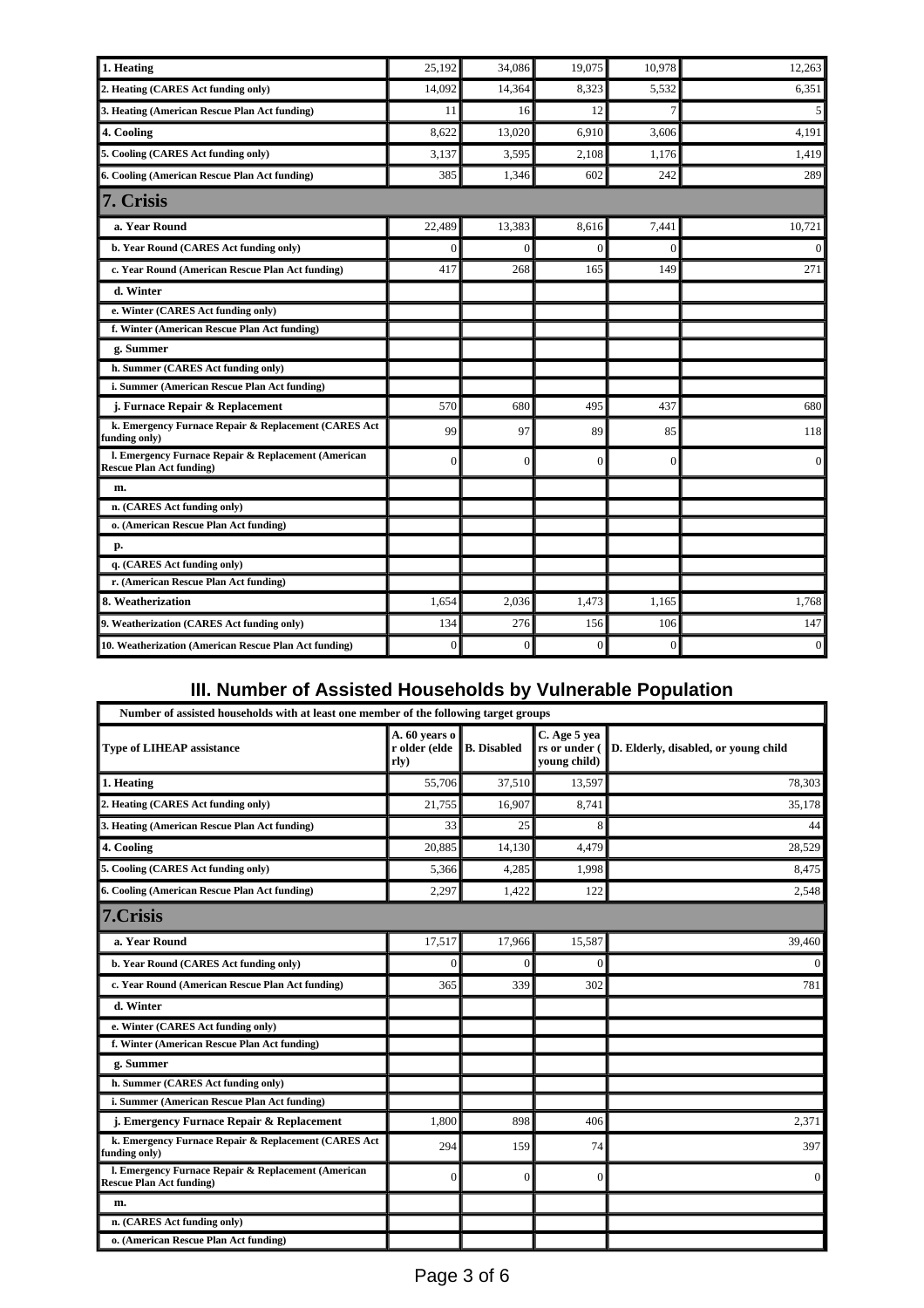| р.                                                                       |        |        |        |          |
|--------------------------------------------------------------------------|--------|--------|--------|----------|
| q. (CARES Act funding only)                                              |        |        |        |          |
| r. (American Rescue Plan Act funding)                                    |        |        |        |          |
| <b>8. Weatherization</b>                                                 | 4,635  | 2,389  | 1.056  | 6.158    |
| 9. Weatherization (CARES Act funding only)                               | 546    | 275    | 88     | 664      |
| 10. Weatherization (American Rescue Plan Act funding)                    |        |        |        | $\Omega$ |
| 11. Any type of LIHEAP assistance                                        | 83,815 | 59,453 | 26,937 | 126,076  |
| 12. Any type of LIHEAP assistance (CARES Act funding only)               | 27,572 | 21.445 | 10.831 | 44.234   |
| 13. Any type of LIHEAP assistance (American Rescue Plan Act)<br>funding) | 2,695  | 1.786  | 432    | 3,373    |

# **IV. Number of Applicant Households**

| Number of applicant households                                                         |                             |                                      |
|----------------------------------------------------------------------------------------|-----------------------------|--------------------------------------|
| <b>Type of LIHEAP assistance</b>                                                       | A. Select if estimated data | <b>B. Total Number of Households</b> |
| 1. Heating                                                                             |                             | 101,594                              |
| 2. Heating (CARES Act funding only)                                                    |                             | 48,662                               |
| 3. Heating (American Rescue Plan Act funding)                                          |                             | 51                                   |
| 4. Cooling                                                                             |                             | 36,349                               |
| 5. Cooling (CARES Act funding only)                                                    |                             | 11,435                               |
| 6. Cooling (American Rescue Plan Act funding)                                          |                             | 2,864                                |
| 7.Crisis                                                                               |                             |                                      |
| a. Year Round                                                                          |                             | 62,650                               |
| b. Year Round (CARES Act funding only)                                                 |                             | $\overline{0}$                       |
| c. Year Round (American Rescue Plan Act funding)                                       |                             | 1,270                                |
| d. Winter                                                                              |                             |                                      |
| e. Winter (CARES Act funding only)                                                     |                             |                                      |
| f. Winter (American Rescue Plan Act funding)                                           |                             |                                      |
| g. Summer                                                                              |                             |                                      |
| h. Summer (CARES Act funding only)                                                     |                             |                                      |
| i. Summer (American Rescue Plan Act funding)                                           |                             |                                      |
| j. Emergency Furnace Repair & Replacement                                              |                             | 2,862                                |
| k. Emergency Furnace Repair & Replacement (CARES Act<br>funding only)                  |                             | 488                                  |
| l. Emergency Furnace Repair & Replacement (American<br><b>Rescue Plan Act funding)</b> |                             | $\boldsymbol{0}$                     |
| m.                                                                                     |                             |                                      |
| n. (CARES Act funding only)                                                            |                             |                                      |
| o. (American Rescue Plan Act funding)                                                  |                             |                                      |
| p.                                                                                     |                             |                                      |
| q. (CARES Act funding only)                                                            |                             |                                      |
| r. (American Rescue Plan Act funding)                                                  |                             |                                      |
| 8. Weatherization                                                                      |                             | 8,096                                |
| 9. Weatherization (CARES Act funding only)                                             |                             | 819                                  |
| 10. Weatherization (American Rescue Plan Act funding)                                  |                             | $\boldsymbol{0}$                     |

# **V. Number of Applicant Households by Poverty Interval**

| Applicable HHS Poverty Guidelines, in effect at the beginning of FFY |                                    |                              |                                               |         |         |                                         |
|----------------------------------------------------------------------|------------------------------------|------------------------------|-----------------------------------------------|---------|---------|-----------------------------------------|
| Type of LIHEAP assistance                                            | <b>Under 75%</b><br><b>Doverty</b> | $175\% - 100\%$<br>∥ poverty | 101%-125%   126%-150%    Over 150%<br>poverty | poverty | povertv | ∥F. Income d<br>∥ata unavaila<br>ll ble |
| $\parallel$ 1. Heating                                               | 25,192                             | 34,086                       | 19.075∥                                       | 10.978  | 12.263  |                                         |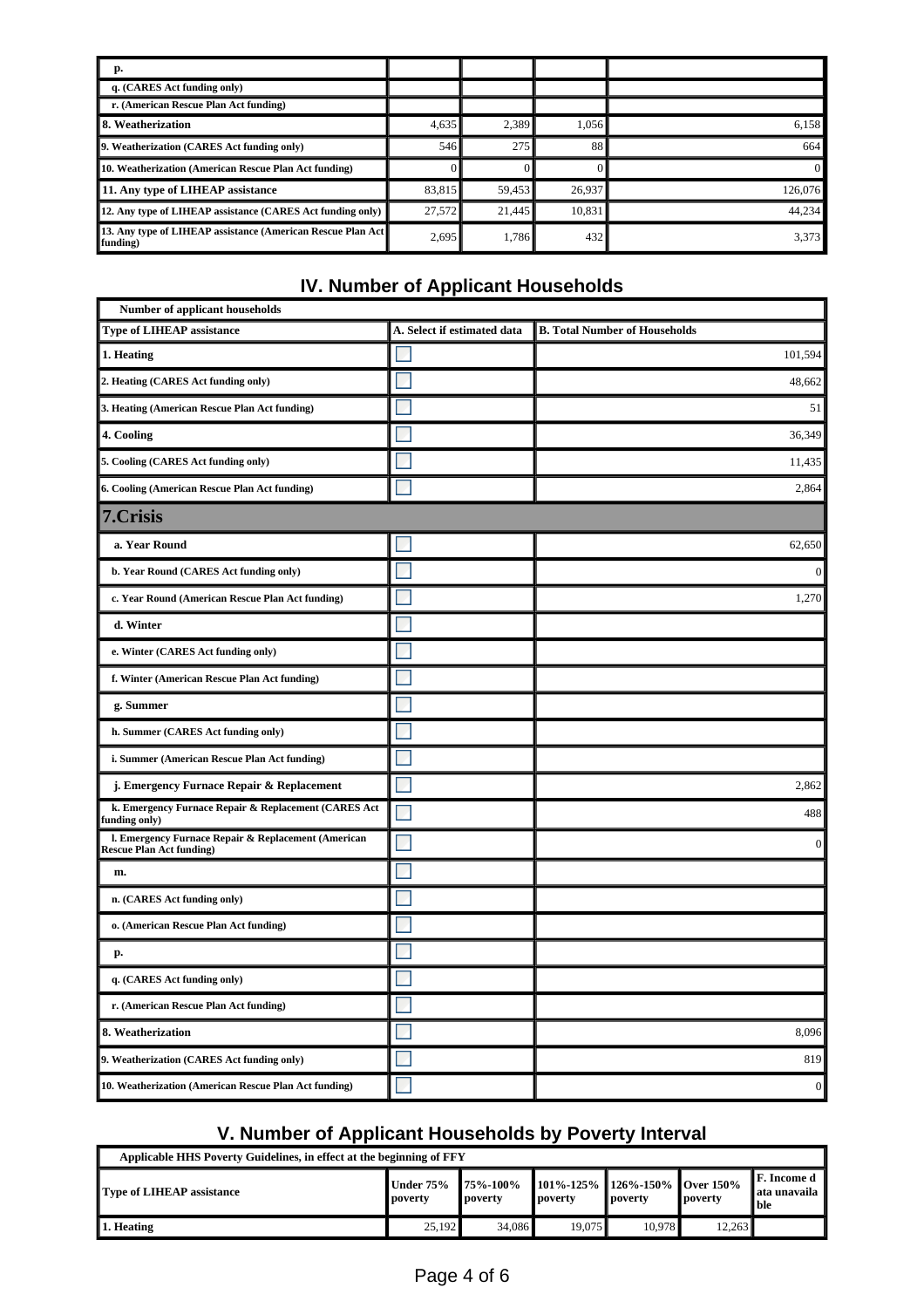| 2. Heating (CARES Act funding only)                                                    | 14,092         | 14,364         | 8,323          | 5,532    | 6,351          |  |
|----------------------------------------------------------------------------------------|----------------|----------------|----------------|----------|----------------|--|
| 3. Heating (American Rescue Plan Act funding)                                          | 11             | 16             | 12             | 7        | 5              |  |
| 4. Cooling                                                                             | 8.622          | 13,020         | 6.910          | 3.606    | 4.191          |  |
| 5. Cooling (CARES Act funding only)                                                    | 3,137          | 3,595          | 2,108          | 1.176    | 1,419          |  |
| 6. Cooling (American Rescue Plan Act funding)                                          | 385            | 1,346          | 602            | 242      | 289            |  |
| 7.Crisis                                                                               |                |                |                |          |                |  |
| a. Year Round                                                                          | 22,489         | 13,383         | 8,616          | 7.441    | 10,721         |  |
| b. Year Round (CARES Act funding only)                                                 | $\overline{0}$ | $\overline{0}$ | $\theta$       | $\Omega$ | $\Omega$       |  |
| c. Year Round (American Rescue Plan Act funding)                                       | 417            | 268            | 165            | 149      | 271            |  |
| d. Winter                                                                              |                |                |                |          |                |  |
| e. Winter (CARES Act funding only)                                                     |                |                |                |          |                |  |
| f. Winter (American Rescue Plan Act funding)                                           |                |                |                |          |                |  |
| g. Summer                                                                              |                |                |                |          |                |  |
| h. Summer (CARES Act funding only)                                                     |                |                |                |          |                |  |
| i. Summer (American Rescue Plan Act funding)                                           |                |                |                |          |                |  |
| j. Emergency Furnace Repair & Replacement                                              | 570            | 680            | 495            | 437      | 680            |  |
| k. Emergency Furnace Repair & Replacement (CARES Act<br>funding only)                  | 99             | 97             | 89             | 85       | 118            |  |
| l. Emergency Furnace Repair & Replacement (American<br><b>Rescue Plan Act funding)</b> | $\theta$       | $\Omega$       | $\Omega$       | $\Omega$ | $\Omega$       |  |
| m.                                                                                     |                |                |                |          |                |  |
| n. (CARES Act funding only)                                                            |                |                |                |          |                |  |
| o. (American Rescue Plan Act funding)                                                  |                |                |                |          |                |  |
| p.                                                                                     |                |                |                |          |                |  |
| q. (CARES Act funding only)                                                            |                |                |                |          |                |  |
| r. (American Rescue Plan Act funding)                                                  |                |                |                |          |                |  |
| 8. Weatherization                                                                      | 1.654          | 2,036          | 1,473          | 1,165    | 1,768          |  |
| 9. Weatherization (CARES Act funding only)                                             | 134            | 276            | 156            | 106      | 147            |  |
| 10. Weatherization (American Rescue Plan Act funding)                                  | $\overline{0}$ | $\overline{0}$ | $\overline{0}$ | $\theta$ | $\overline{0}$ |  |

# **VI. Number of Assisted Households by Young Child Age Category (Optional)**

| At least one member who is                                                             |                         |                                |
|----------------------------------------------------------------------------------------|-------------------------|--------------------------------|
| <b>Type of LIHEAP assistance</b>                                                       | A. Age 2 years or under | B. Age 3 years through 5 years |
| 1. Heating                                                                             | 7,123                   | 9,164                          |
| 2. Heating (CARES Act funding only)                                                    | 4,612                   | 5,883                          |
| 3. Heating (American Rescue Plan Act funding)                                          | 4                       | $6\vert$                       |
| 4. Cooling                                                                             | 2,327                   | 3,040                          |
| 5. Cooling (CARES Act funding only)                                                    | 1,033                   | 1,352                          |
| 6. Cooling (American Rescue Plan Act funding)                                          | 59                      | 82                             |
| 7.Crisis                                                                               |                         |                                |
| a. Year Round                                                                          | 8,108                   | 10,601                         |
| b. Year Round (CARES Act funding only)                                                 | $\Omega$                | $\overline{0}$                 |
| c. Year Round (American Rescue Plan Act funding)                                       | 175                     | 190                            |
| d. Winter                                                                              |                         |                                |
| e. Winter (CARES Act funding only)                                                     |                         |                                |
| f. Winter (American Rescue Plan Act funding)                                           |                         |                                |
| g. Summer                                                                              |                         |                                |
| h. Summer (CARES Act funding only)                                                     |                         |                                |
| i. Summer (American Rescue Plan Act funding)                                           |                         |                                |
| j. Emergency Furnace Repair & Replacement                                              | 200                     | 263                            |
| k. Emergency Furnace Repair & Replacement (CARES Act<br>funding only)                  | 34                      | 46                             |
| l. Emergency Furnace Repair & Replacement (American<br><b>Rescue Plan Act funding)</b> | $\overline{0}$          | $\overline{0}$                 |
| m.                                                                                     |                         |                                |
| n. (CARES Act funding only)                                                            |                         |                                |
| o. (American Rescue Plan Act funding)                                                  |                         |                                |
| р.                                                                                     |                         |                                |
| q. (CARES Act funding only)                                                            |                         |                                |